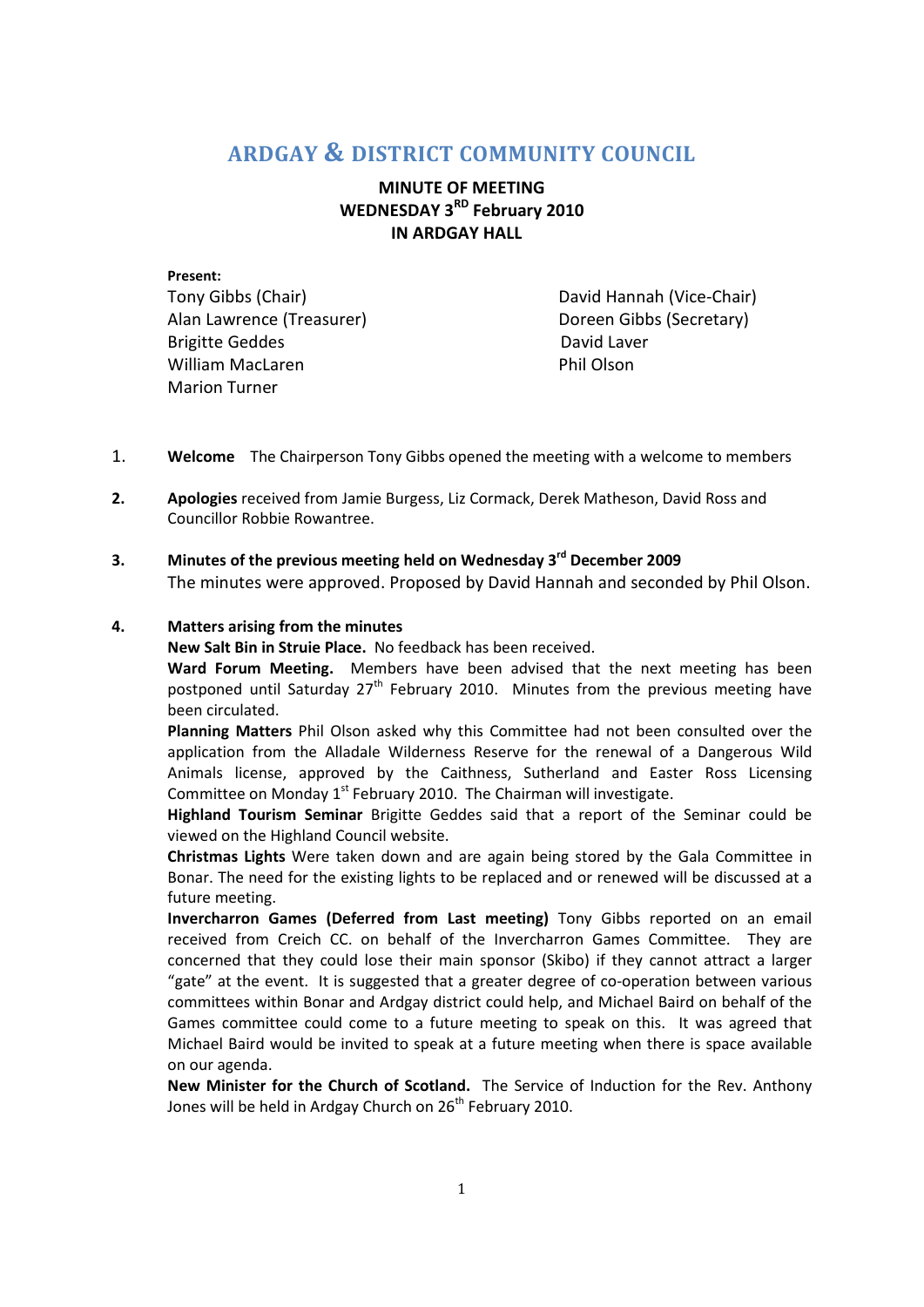#### **At this point David Hannah introduced our Guest Speaker Frank Roach from Hitrans.**

Highlands and Islands Transport Partnership is a statutory body.

Mr Roach spoke about the Regional Transport Strategy within the current political framework. future plans for the rail services in the Highland Region, and the method of funding.

Additional trains to and from Inverness and Wick have been introduced in 2009. Unfortunately some routes are limited in the number of stations served. Transport links to stations will become a necessity if reliance on the car is discouraged. There is little allowance for flexibility in train time-tables. Arrival and departure times are designed for the convenience of connections to main-line services rather than the convenience of passengers wishing to use those stations serving small rural communities.

There has been a considerable increase in use of the service from Ardgay. This fact arrived at from ticket sales. Other areas covered were the future use of rail for transport of timber, development of the Dalcross-Inverness rail link. Active Travel – an audit to identify cycling/walking regions. Sunday services – to operate a peak Sunday Service in the Summer. Plans to cope with problems that may arise because of repairs to the Kessock Bridge, such as

extra coaches added to peak hour trains, and possibly a park and ride service (Inverness to Tore).

## **6. Secretary's Report**

From previous meeting Agenda Item (6) Planning Items

(1) Development at Land North West of Brindavan, Kincardine Hatchery, Ardgay

The Secretary reported that a response had been submitted to the Highland Council Planning Department, that the applications should be refused, as the development constitutes Ribbon Development in a predominantly rural area outside the Settlement Development Area, on land not designated for residential or commercial use

 The applicant was urged to find alternative locations within the Settlement Development Plan.

(2)Wester Fearn Burn HydroOur response was to approve the variation, subject to the proviso that all conditions imposed on the approved scheme are being adhered to fully by the Developer, that the interest of the Hatchery are maintained and that the HC address the issues raised by the Hatchery through their Freedom of Information request.

Beinn Tharsuinn Grant Applicants were informed of the Ardgay Community Council decisions on 4<sup>th</sup> December and passed to Phil Tomalin for payment.

Major Consultation planned over Community Council Review –  $1<sup>st</sup>$  Phase – A letter was sent to the HC on behalf of the Ardgay & District Community Council on 16 December 2009. Copy circulated to members.

Scottish Water and Ongoing Problems – In response to a request from Creich CC for support in urging Scottish Water to address the problems with the local water supply, a letter was sent to Scottish Water with copies to John Thurso MP, Jamie Stone MSP and local MSP's. A reply has been received from Scottish Water. (copy circulated).

Ardgay Post Office – Service re-opening on Monday  $22^{nd}$  February in Ardgay Village Hall. A Letter received from Scottish Hydro Electric Transsmission Ltd.

Dounreay to Beauly 275kv Electricity Transmission Line . (copy previously circulated)

#### **7. Treasurer's Report** Alan Lawrence presented a report showing current balances for the three accounts.

| Treasurer account |          | £1793.56 |
|-------------------|----------|----------|
| Projects account  | £1801.09 |          |
| Toilets account   | f.       | 9.12     |